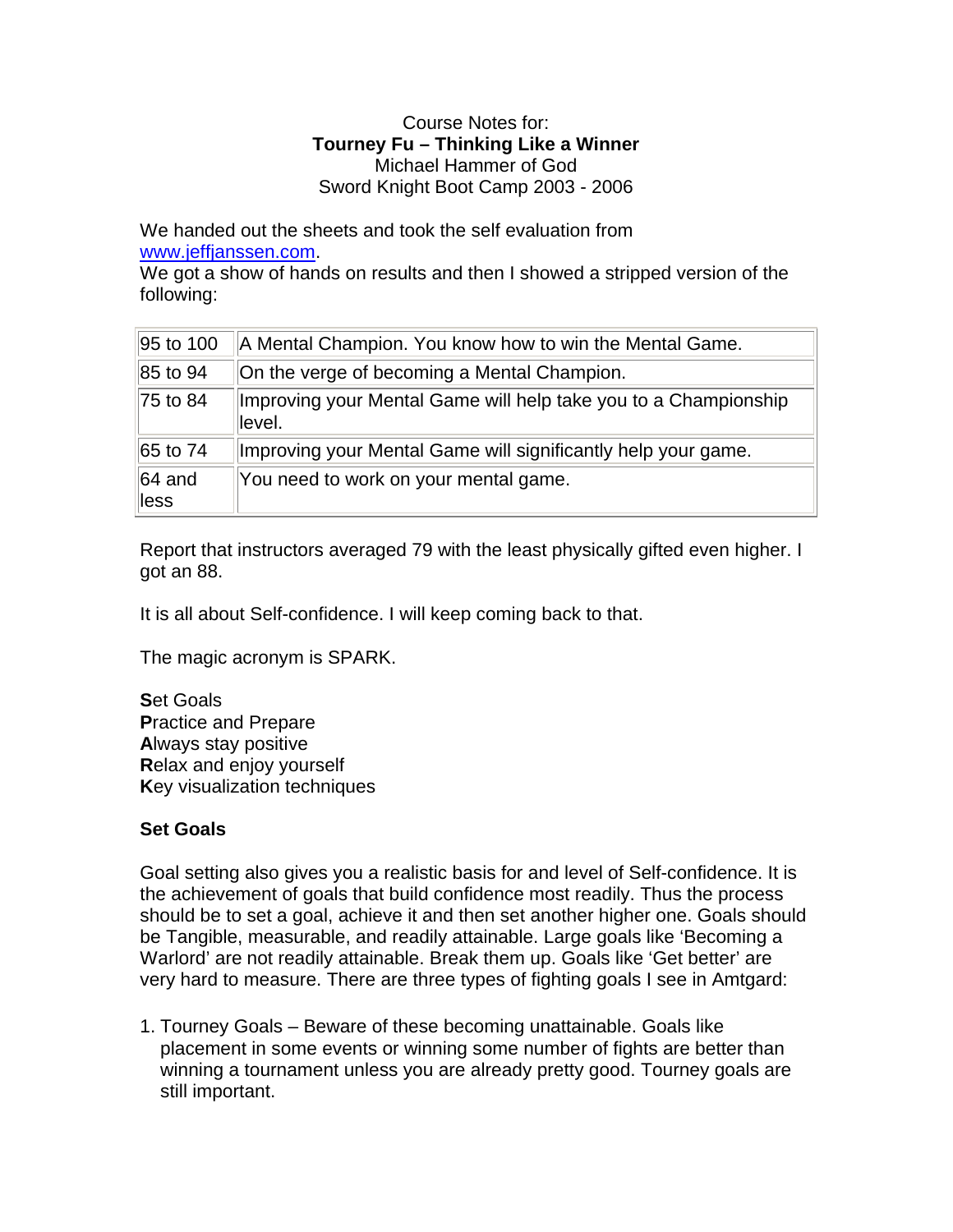- 2. Practice goals Practice goals are things like I will spar for four hours a week on top of fighter practice and game day. Practice goals serve in two ways since they build confidence and they build skills. Practice goals are also great because they are always attainable. Whether you practice as much as you committed to or not is always your choice. Fitness goals fit in here too..
- 3. Related but non-tourney goals Other things that help you feel better about your fighting and make you better without directly improving your chance in a tourney. Dalos and Arthon have a contest to invent new spin shots. By definition the Dalos Double spin will get you killed in a tourney but if he makes it work on Arthon he feels better about his fighting skills. Fighting with disadvantages in practice (like short or heavy weapons) also falls into this category.

### **Practice and Prepare**

I break Practice and prepare into four sub headings.

- 1. Physical practice Any exercise and conditioning is good. Things like drills, dynnabe, racquetball and the like are better. Sparing is the best physical practice for Amtgard. As already mentioned it builds confidence and skill set at same time. It also builds instincts to keep you from having to think while fighting in tournament. There is not time for such a distraction. Physical Practice is also the time to analyze your skill sets and improve them. Don't spend time in tourneys thinking about where you went wrong. Do that in practice.
- 2. Proper planning Planning can eliminate distractions, which may hurt you in tourney. Make sure you have your own good equipment for the tournament. Looking for stuff to borrow and using stuff you are not comfortable with is an avoidable distraction. Avoid it. Have water on hand and get anything else that you might want to make a store trip for. Trips in the middle of a tournament are also distractions that can be avoided. Other Amtgard tasks like taking or giving reeves tests or judging quals should be avoided if you want be your best in the tournament.
- 3. Mental Preparation Spar before the tourney. Use best combo and do it to limber and get confident. You will not do anything significant to help an area where you need practice in a few minutes on tourney day. Take your best combo and just mow to make yourself believe.
- 4. Have a specific plan for bad things that may happen in the tournament. Having a plan allows you to shake it off. Bad things happen to all of us. Deal with it quickly and get on with the business of winning. Examples of bad things are sluffers, bad draws, losses that should have been avoided, bad reeves, etc. Think about how you have dealt with it successfully in the past and seek to duplicate.

### **Always think positive**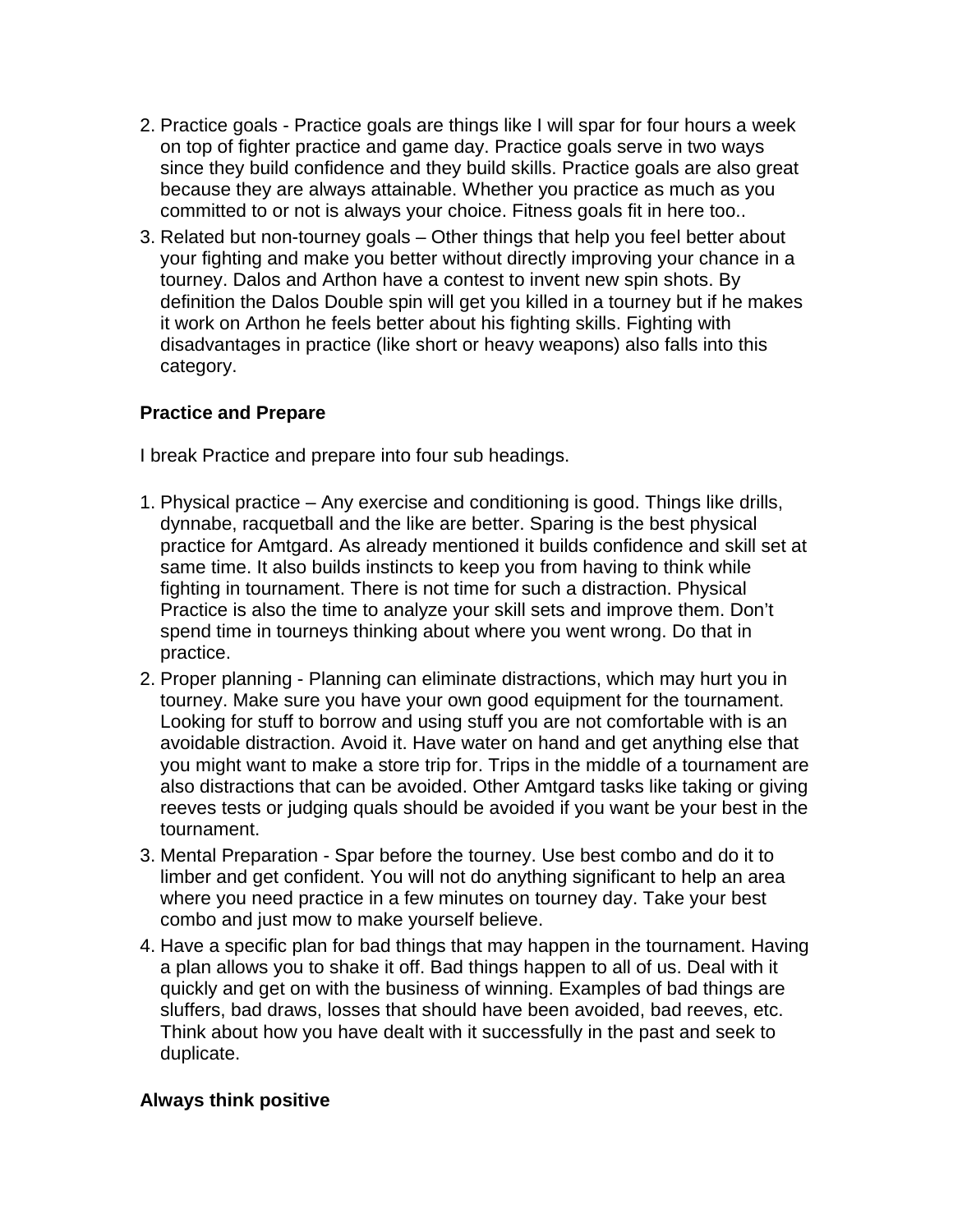"I have lost tourneys I was sure I was gonna win but I never won one I thought I was gonna loose."

- Michael

- 1. Use specific positive phrases like: "I can beat this guy", "I am on fire", "Take it one fight at a time". From professional Sports the Colorado Avalanche won the 2001 Stanley Cup. Their playoff slogan was 'Mission 16W' not 'Mission Stanley Cup'. (The class then had to come up with two personal attributes that could help them win tournaments. Positive personal attributes.)
- 2. Never use negative phrases like: "I am so dead.", "I hate fighting Thor. He always kicks my ass.", "I can't believe I am loosing.", "I always suck in tourneys." "The reeves are out to get me."
- 3. Avoid overconfidence. It hurts later confidence. Being positive always is good being wildly unrealistic is not. In addition to hurting confidence it can make you stupid. Like a Warlord choosing to 'play with an opponent' who then gets a lucky shot.
- 4. Psyching out the opponent Part of your mental outlook depends on how confident your opponent appears and vice versa. Remember he is probably equally nervous. There are some old many tricks you can use. If any of these challenge your personal code of honor don't do them. Still understanding them is important because your opponent might want to use them. First start the fight with a firm handshake. It is a great show of confidence and since it shows respect for your opponent it might reduce the chance of him sluffing you in return. Dressing and acting serious will make it more likely that you will be taken as such. Avoid jester's caps. Taking the field at the highest point and with your back to the sun can give you advantages. You gain a psychological advantage by increasing your perceived height as well as putting the sun in your opponent's eyes to start off with. If you feel this is questionable honorwise, then line up side to the sun to make sure your opponent can't do it to you. It is also important to look guys in the eye. It exudes confidence and it might scare your opponent. They might betray actions with looks. You won't betray actions with looks as long as you are looking them in the eye.

# **Relax and enjoy yourself**

I break relax and enjoy yourself into two parts.

1. Learn to Relax – This happens beforehand. Deep breathing exercises, hot tubs, and massages physically relax the body and also bring mental peace. Sir Rook of the CK was a HS footballer in Texas where it is serious business. He did all many of these relaxation things there and they carried right over to Amtgard. Superstitions and pre-competition rituals (like the lucky t-shirt, always wearing black, or whatever) are very common in sports because they help you get back to a previous successful state. If you have a successful tourney copy small details the next time. This kind of thinking builds focus.